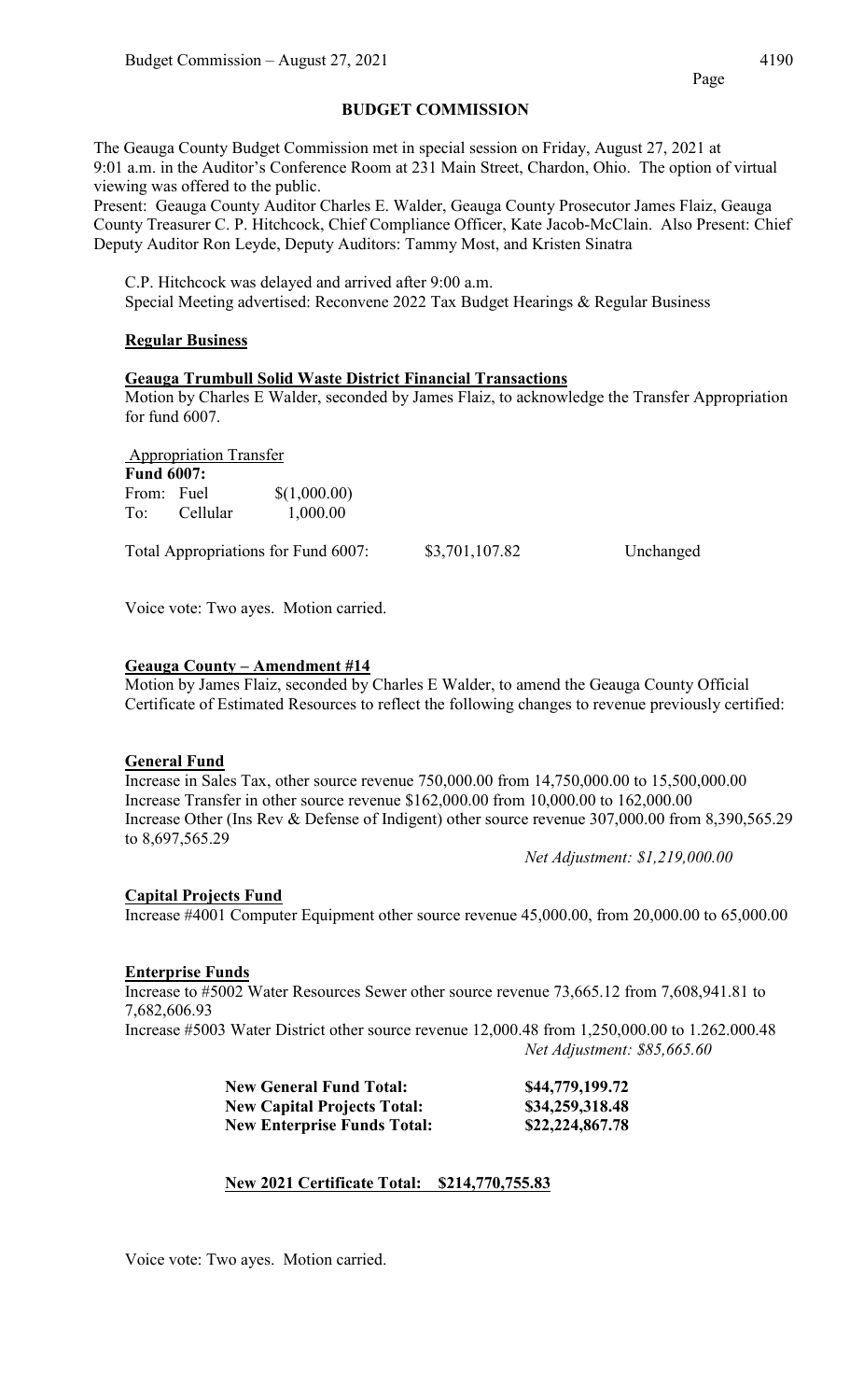Motion by Charles E Walder, seconded by James Flaiz, to amend the Bainbridge Township Official Certificate of Estimated Resources to reflect the following changes to revenue previously certified:

## **Special Revenue Funds**

Creation of Fund# 2272 – Local Fiscal Recovery Fund (ARP) – other source revenue 599,018.93 from 0.00 to 599,018.93

| <b>New Special Revenue Funds Total:</b> | \$22,109,196.56 |
|-----------------------------------------|-----------------|
| <b>New 2021 Certificate Total:</b>      | \$29,508,281.42 |

Voice vote: Two ayes. Motion carried.

#### **School District Amendments 2021/2022**

## **Cardinal LSD – 2021/2022 Amendment #2**

Motion by James Flaiz, seconded Charles E Walder, to amend the Cardinal LSD Official Certificate of Estimated Resources for the 2020/2021 School Year to reflect "actual" July 1, 2021 Unencumbered balances and a revised estimate of Other Source Revenues per their Treasurer's year-end balance sheet.

|                                      |                    | Net change<br>over (under)                 |                                                                              |
|--------------------------------------|--------------------|--------------------------------------------|------------------------------------------------------------------------------|
|                                      | New Fund<br>Totals | their 4/15/2021<br>1st Amended Certificate |                                                                              |
| General Fund                         | 14,981,254.99      |                                            | 679,803.99 in the beginning balances<br>80,400.00 in real estate taxes       |
| Special Revenue Funds                | 1,436,423.08       |                                            | 215,394.02 in the beginning balances<br>324,529.06 in other source revenue   |
| Debt Service                         | 2,429,399.45       |                                            | $(2,047.38)$ in the beginning balances<br>$(80,400.00)$ in real estate taxes |
| Capital Project Funds                | 601,263.91         |                                            | (302,251.82) in the beginning balances<br>in real estate taxes               |
| <b>Enterprise Funds</b>              | 451,292.83         | 67,792.83                                  | in the beginning balances                                                    |
| <b>Fiduciary Funds</b>               | 73,578.39          |                                            | $20,078.39$ in the beginning balances                                        |
| New Total - All Funds                | 19,973,212.65      |                                            |                                                                              |
| Net Change over original certificate |                    | 651,545.65                                 |                                                                              |

Voice vote: Two ayes. Motion carried.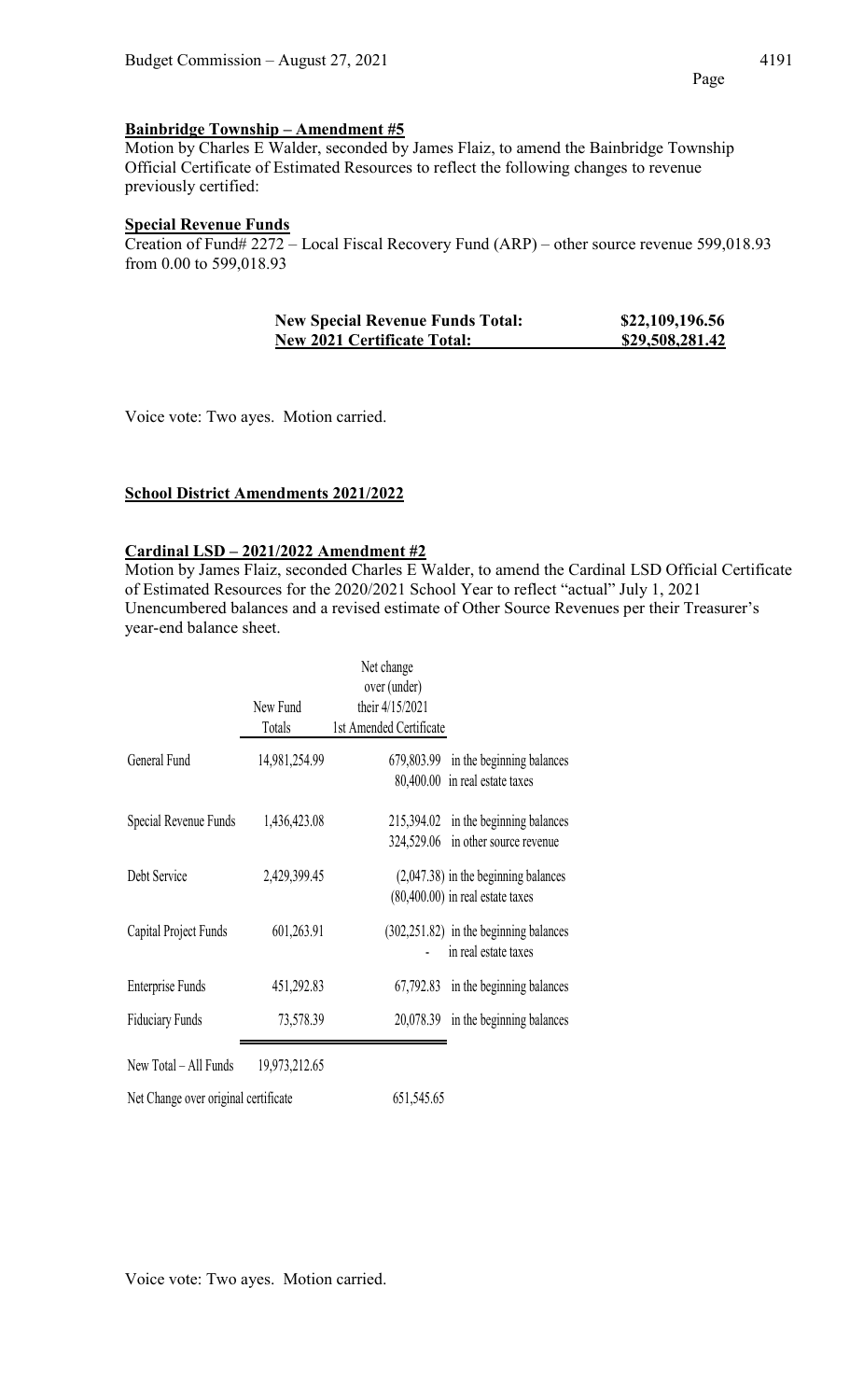Christopher P Hitchcock joined the meeting at 9:05am

## **2022 Certificates**

## **Geauga Park District -Revised Original Certificate**

Motion by Charles E Walder, seconded by James Flaiz, to revise and finalize the Geauga County Park District's Official Certificate of Estimated Resources dated August 16, 2021 to reflect the following changes:

2013 1Mill levy will be collected at a rate of .4Mills for Tax Year 2021 Collection Year 2022

### **General Fund**

Decrease in Tax revenue 1,879,267 (calculated at 98% collection) from 6,529,366 to 4,650,099

| <b>New General Fund Total:</b>     | \$7,702,950.00 |
|------------------------------------|----------------|
| <b>New 2022 Certificate Total:</b> | \$9,915,998.00 |

Mr. Flaiz supplied copies to the Commission, of correspondence he received from the Geauga Park District's newly appointed legal counsel, John Slagter and Jon Oebker of Tucker Ellis LLP, sent late yesterday, August 26, 2021, via email to Mr. Flaiz. The Park counsel was requesting to address this meeting today in order to correct the errors and resubmit the proposed budget. Mr. Flaiz responded on behalf of the Budget Commission by pointing out that the request cannot be honored as it would violate the Ohio Sunshine Law meeting notice requirements. Mr. Flaiz also noted that the Park District's 2022 budget was approved as corrected on August 16<sup>th.</sup> Therefore, there was no requirement or expectation from the Commission for a budget re-submission from the Park District. The above-mentioned correspondence copies are attached.

Voice vote: Three ayes. Motion carried.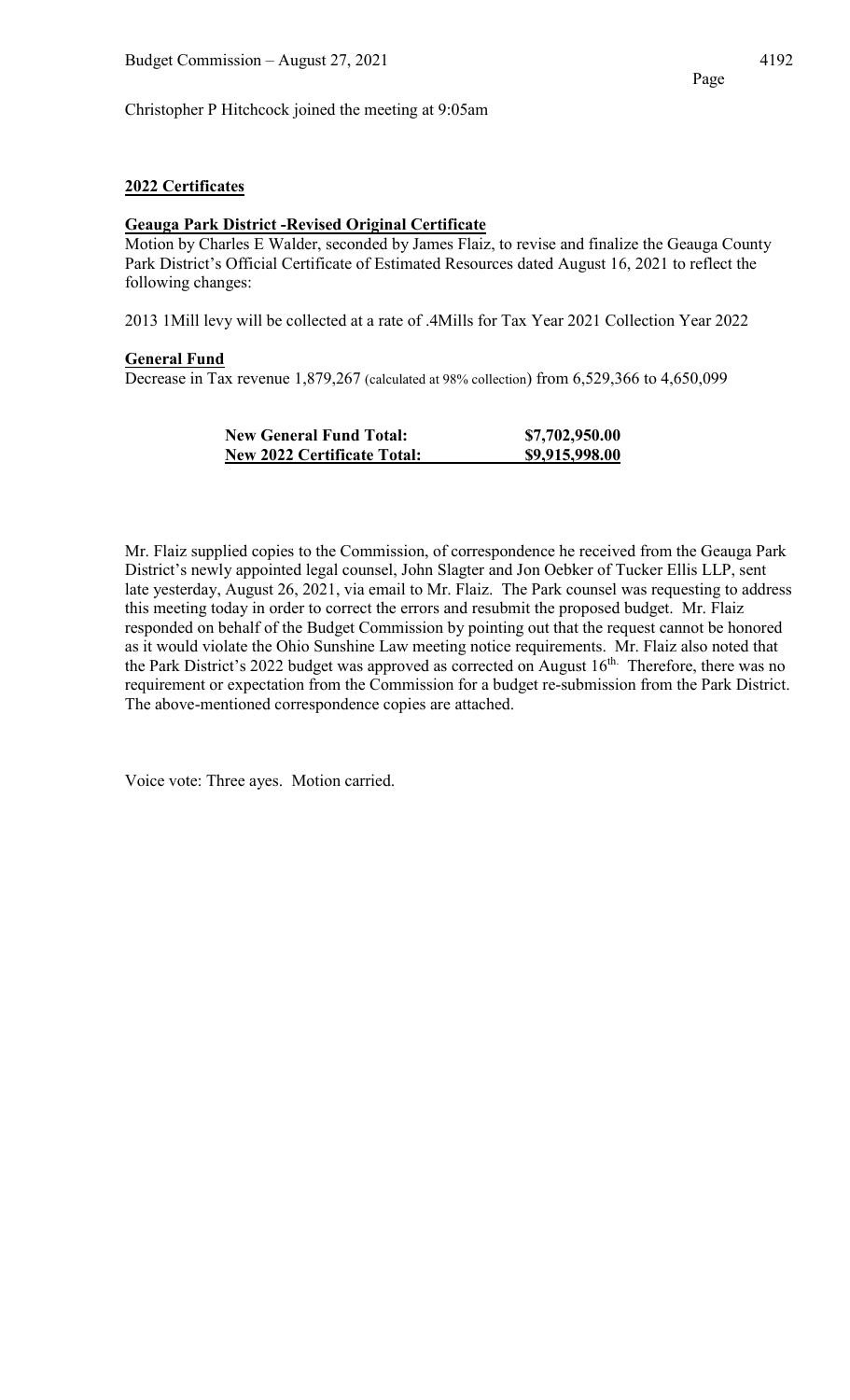# **Tucker· EllisILLP**

950 Main Avenue, Suite 1100 I Cleveland, OH 44113 I TEL 216.592.5000 I FAX 216.592.5009

August 26, 2021 DIRECT DIAL 216.696.4664 | john.slagter@tuckerellis.com

Geauga County Budget Commission Courthouse Annex 231 Main St., Suite 1-A Chardon OH 44024-1293

Re: Geauga:CountyBudgetCommission, August 27, 2021Special Meeting

To the Clerk of the Geauga County BudgetCommission:

As noted in the Geauga County Budget Commission's ("Budget Commission") Notice of Special<br>Meeting scheduled for August 27, 2021, the "Geauga Park District final millage amount for 2022" is<br>on the agenda for this meeting. T

During the August 16, 2021 hearing, the Budget Commission noted errors in Park District's submitted budget and took the position that the submitted budget from the Park District did not<br>comply with Ohio law. However, in a departure from past practice, the Budget Commission declined<br>to allow the Park District th

The Park District has since corrected the errors in its previously submitted budget. As such, the Park District requests the opportunity to appear at the Budget Commission's August 27, 2021 Annual Tax Budget Hearing Specia

Sincerely,

TUCKER ELLIS **LLP**  $\int_{\boldsymbol{\nu}}\boldsymbol{\zeta}$ John Slagter Jon W. Oebker

Flaiz, James R.

| From:    | Flaiz. James R.                                                      |
|----------|----------------------------------------------------------------------|
| Sent:    | Thursday, August 26, 2021 5:19 PM                                    |
| To:      | 'Oebker. Jon W.'                                                     |
| Subject: | RE: Geauga County Budget Commission, August 27, 2021 Special Meeting |

Mr. Oebker:

Thank you for your letter, unfortunately, there are issues with the course of action you are proposing. First, we are beyond the sunshine requirements for the special meeting tomorrow at 9 am. The meeting is only noticed for three continued budget hearings: Russell, South Russell and Geauga Public Library. The notice for approval of the millage reduction is only for the Budget Commission to approve the exact millage reduction to match the dollar amount reduction that was previously approved at the Park District's budget hearing. There has not been the required legal notice for a Park District hearing.

Additionally, the Park District budget was approved at the hearing on August 16<sup>th</sup> • All budgets were due on July 20<sup>th</sup> and the Park District was provided with ample notice of their hearing. While the budget that was submitted did contain errors and did not satisfy the requirements of the Revised Code, the budget was corrected and approved. The Budget<br>Commission utilized its authority under R.C. 5705.32(A) which allows that: *"The commission may revise and* estimate of balances and receipts from all sources for each fund and shall determine the total appropriations that may *be made therefrom."* There is no mechanism to reopen a hearing on an already approved budget, which would be a total deviation from past practice and the dictates of the Revised Code.

Based on the foregoing, my client will not be able to entertain your request for the Park District to address the Budget Commission at tomorrow's hearing.

*James R. Flaiz* Prosecuting Attorney GEAUGA COUNTY PROSECUTOR'S OFFICE 231 Main Street, 3rd Floor Chardon, OH 4402L1 Tel: 440.279.2100 Fax: 440.279.1322 iames.flaiz@c

NOTICE: THIS TRANSMISSION IS INTENDED FOR THE PERSONAL AND CONFIDENTIAL USE OF THE RECIPIENT(S) NAMED ABOVE AND MAY BE A CONFIDENTIAL ATTORNEY-CLIENT COMMUNICATION. IF YOU ARE NOT THE INTENDED RECIPIENT, YOUR REVIEW, DISTRIBUTION, AND/OR COPYING OF THIS MESSAGE ISSTRICTLY PROHIBITED. IF YOU HAVE RECEIVEDTHISCOMMUNICATIONINERROR,PLEASENOTIFYTHESENDERIMMEDIATELYBYTELEPHONEAT440-279- 2100 AND DESTROY THE ORIGINAL TRANSMISSION. THANK YOU.

1

**From:** Oebker, Jon W.<jon.oebker@tuckerellis.com> **Sent:** Thursday, August 26, 2021 2:51 PM **To:** Flaiz, James R.<james.flaiz@gcpao.com> **Cc:** Slagter, John P.<John.Slagter@tuckerellis.com> **Subject:** Geauga County Budget Commission, August 27, 2021 Special Meeting

**This email contains an attached file!**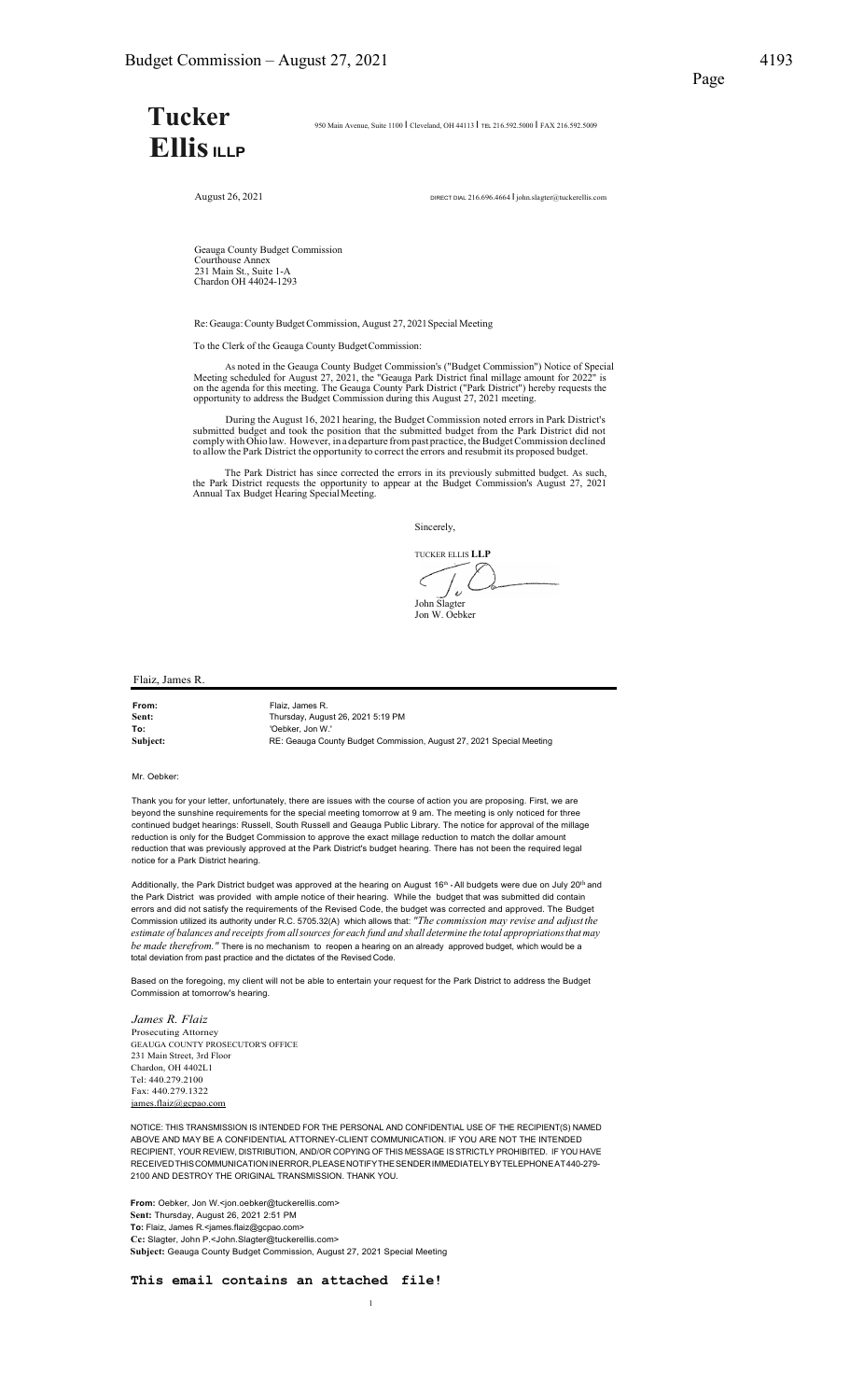**Budget Hearings Reconvened at \_\_9:11am\_\_\_\_\_\_\_\_\_\_**

#### **Auburn Township – Attendance was not required.**

| <b>Auburn Township</b>  |                                                                             |          |                                                                                              |                                                                                                                       |
|-------------------------|-----------------------------------------------------------------------------|----------|----------------------------------------------------------------------------------------------|-----------------------------------------------------------------------------------------------------------------------|
|                         |                                                                             |          |                                                                                              | August 27, 2021                                                                                                       |
|                         |                                                                             |          |                                                                                              |                                                                                                                       |
| attendance not required |                                                                             |          |                                                                                              |                                                                                                                       |
|                         |                                                                             |          |                                                                                              |                                                                                                                       |
|                         |                                                                             |          | Estimated 1/1/2022 Unencumbered Cash Balance                                                 | \$<br>241,338.54                                                                                                      |
| <b>General Fund</b>     |                                                                             |          | <b>Estimated Revenue</b>                                                                     | \$664,197.74                                                                                                          |
|                         |                                                                             |          | <b>Estimated Expense</b>                                                                     | \$722,273.32                                                                                                          |
|                         |                                                                             |          | Estimated 12/31/2022 Cash Balance                                                            | \$183,262.96                                                                                                          |
|                         |                                                                             |          |                                                                                              |                                                                                                                       |
| Requested               | \$652,379.74                                                                | Approved | \$664,197.74                                                                                 |                                                                                                                       |
|                         | Diference is UDLG based on new formula @ 98%                                |          |                                                                                              |                                                                                                                       |
|                         |                                                                             |          |                                                                                              |                                                                                                                       |
|                         |                                                                             |          | Estimated 1/1/2022 Unencumbered Cash Balance                                                 | \$348,003.40                                                                                                          |
| Road & Bridge           |                                                                             |          | <b>Estimated Revenue</b>                                                                     | \$1,603,787.66                                                                                                        |
|                         |                                                                             |          | <b>Estimated Expense</b>                                                                     | \$1,843,408.13                                                                                                        |
|                         |                                                                             |          | Estimated 12/31/2022 Cash Balance                                                            | \$108,382.93                                                                                                          |
|                         |                                                                             |          |                                                                                              |                                                                                                                       |
| Requested               | \$1,603,787.66                                                              | Approved | \$1,603,787.66                                                                               |                                                                                                                       |
|                         | Expenses include transfer out of 150K                                       |          |                                                                                              |                                                                                                                       |
|                         |                                                                             |          |                                                                                              | Auditor has Certified a Renewal Levy of 1.0 mill one year early TY22CY23 - Projected Yield \$265.879 at 100% collecti |
|                         |                                                                             |          | Estimated 1/1/2022 Unencumbered Cash Balance                                                 | \$358,733.99                                                                                                          |
| <b>Fire Fund</b>        |                                                                             |          | <b>Estimated Revenue</b>                                                                     | \$1,296,706.91                                                                                                        |
|                         |                                                                             |          | <b>Estimated Expense</b>                                                                     | \$1,536,295.22                                                                                                        |
|                         |                                                                             |          | Estimated 12/31/2022 Cash Balance                                                            | \$119,145.68                                                                                                          |
| Requested               | \$1,397,477.91                                                              | Approved | \$1,296,706.91                                                                               |                                                                                                                       |
|                         | Difference moved to Debt Service to support payments                        |          |                                                                                              |                                                                                                                       |
|                         | Expenses includes 100K a transfer out to sinking fund                       |          |                                                                                              |                                                                                                                       |
| <b>Debt Fund</b>        |                                                                             |          |                                                                                              |                                                                                                                       |
|                         |                                                                             |          | Estimated 1/1/2022 Unencumbered Cash Balance                                                 | 51,883.21                                                                                                             |
|                         |                                                                             |          | <b>Estimated Revenue</b>                                                                     | 259,984.43                                                                                                            |
|                         |                                                                             |          |                                                                                              |                                                                                                                       |
|                         |                                                                             |          | <b>Estimated Expense</b>                                                                     | 310,598.36                                                                                                            |
|                         |                                                                             |          | Estimated 12/31/2022 Cash Balance                                                            | 1,269.28                                                                                                              |
| Requested               | \$311,867.64                                                                | Approved | \$259,984.43                                                                                 |                                                                                                                       |
|                         |                                                                             |          | Requested to include beginning bal. rather than move revenue from fire fund to support debt. |                                                                                                                       |
|                         | Truck Debt - 35852.80 - paid from the 3101 Road & Bridge Debt Fund          |          |                                                                                              |                                                                                                                       |
|                         | Fire Station Renovation USDA Bond \$154,041 - paid from 3101 Fire Debt Fund |          |                                                                                              |                                                                                                                       |
|                         |                                                                             |          | New Road Garage Improvement Debt - 123,360.54 - paid from 3101 Road & Bridge Debt Fund       |                                                                                                                       |
|                         | No Special Assessments                                                      |          |                                                                                              |                                                                                                                       |
|                         |                                                                             |          |                                                                                              |                                                                                                                       |
|                         | Total millage for Tax Year 2021 (2022 Collection)                           |          |                                                                                              |                                                                                                                       |
| 1.40                    | Inside General Fund                                                         |          |                                                                                              |                                                                                                                       |
| 1.60                    | Inside Road & Bridge                                                        |          |                                                                                              |                                                                                                                       |
| 5.00                    | Outside Road & Bridge                                                       |          |                                                                                              |                                                                                                                       |
| 5.30                    | Outside Fire & EMS                                                          |          |                                                                                              |                                                                                                                       |
| 13.30                   | <b>Total Mills</b>                                                          |          |                                                                                              |                                                                                                                       |

Auburn Township was able to rectify the discrepancies identified in the budget which was presented for the August 16, 2021 Budget Hearing.

Motion made by Christopher P Hitchcock, seconded by James Flaiz, to approve the 2022 Tax Budget as presented with revenue and balances for Auburn Township totaling \$5,543,509.08

Voice vote: Three ayes. Motion carried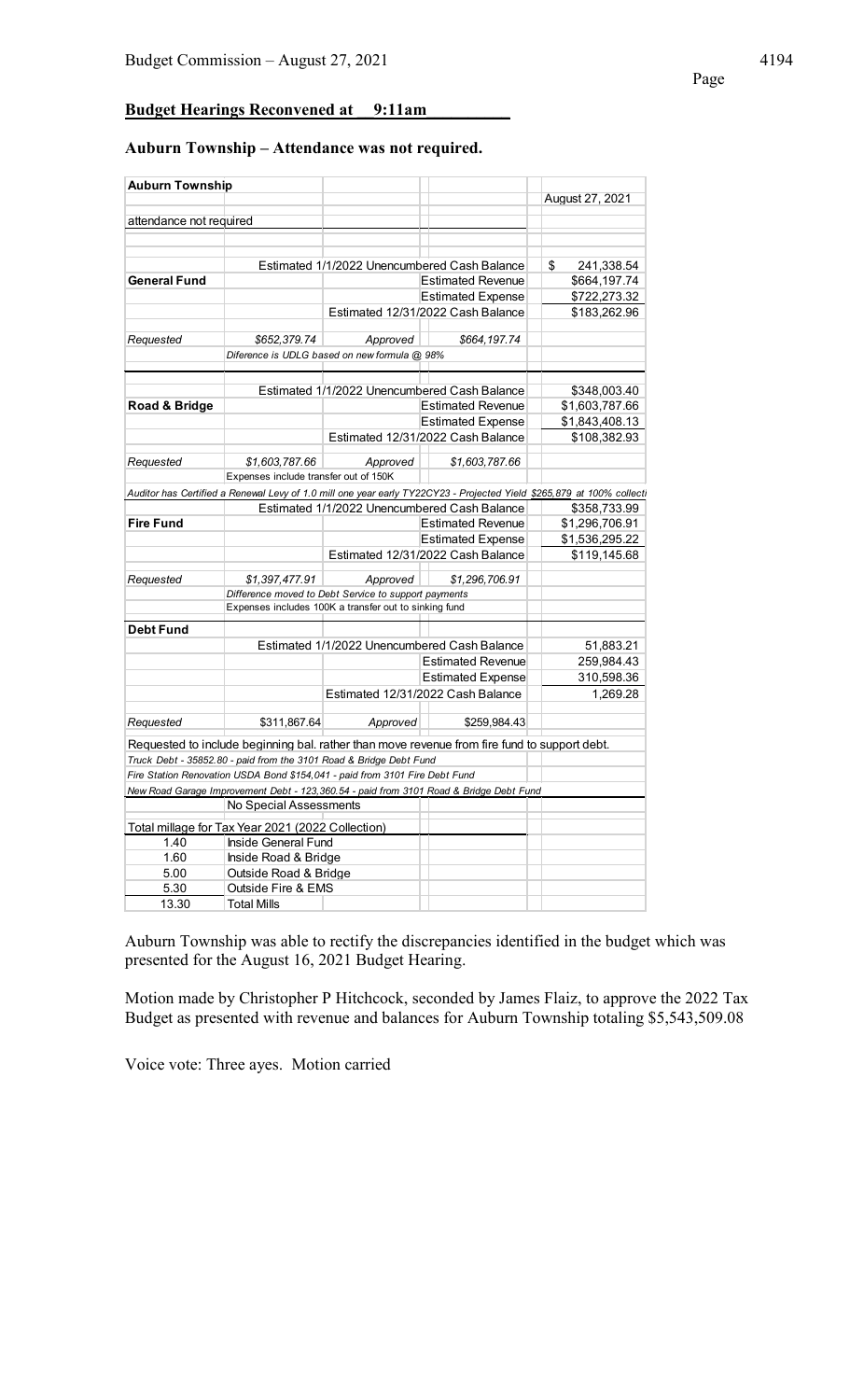#### **South Russell Village**

| <b>South Russell Village</b> |                                                                         |          |                                                                                                             | 9:00 a.m.        |
|------------------------------|-------------------------------------------------------------------------|----------|-------------------------------------------------------------------------------------------------------------|------------------|
|                              |                                                                         |          |                                                                                                             | August 27, 2021  |
|                              |                                                                         |          |                                                                                                             |                  |
|                              | Danielle Romanowski, Fiscal Officer, Mayor William Koons,               |          |                                                                                                             |                  |
|                              | and Council Members: Christopher Berger and Michael Carroll             |          |                                                                                                             |                  |
|                              | attended the hearing representing South Russell Village.                |          |                                                                                                             |                  |
|                              |                                                                         |          | Estimated 1/1/2022 Unencumbered Cash Balance                                                                | \$<br>457,252.00 |
| <b>General Fund</b>          |                                                                         |          | <b>Estimated Revenue</b>                                                                                    | \$1,043,275.00   |
|                              |                                                                         |          | <b>Estimated Expense</b>                                                                                    | \$1,255,383.00   |
|                              |                                                                         |          | Estimated 12/31/2022 Cash Balance                                                                           | \$245,144.00     |
|                              |                                                                         |          |                                                                                                             |                  |
| Requested                    | \$1.033.537.00                                                          | Approved | \$1,043,275.00                                                                                              |                  |
|                              | UDLG 2022 revenue has been updated w/amended formula at 98 % collection |          |                                                                                                             |                  |
|                              |                                                                         |          | The Auditor has certified a 4.2 mill Renewal levy that will yield 184,149 at 100% collection one year early |                  |
|                              |                                                                         |          |                                                                                                             |                  |
|                              |                                                                         |          | Estimated 1/1/2022 Unencumbered Cash Balance                                                                | \$517,175.00     |
| <b>Police/Safety Fund</b>    |                                                                         |          | <b>Estimated Revenue</b>                                                                                    | \$1,404,232.00   |
|                              |                                                                         |          | <b>Estimated Expense</b>                                                                                    | \$1,604,988.00   |
|                              |                                                                         |          | Estimated 12/31/2022 Cash Balance                                                                           | \$316,419.00     |
|                              |                                                                         |          |                                                                                                             |                  |
| Requested                    | \$1,404,232.00                                                          | Approved | \$1,404.232.00                                                                                              |                  |
|                              |                                                                         |          |                                                                                                             |                  |
|                              |                                                                         |          |                                                                                                             |                  |
|                              |                                                                         |          | Estimated 1/1/2022 Unencumbered Cash Balance                                                                | \$375,206.00     |
| <b>Operating Fund</b>        |                                                                         |          | <b>Estimated Revenue</b>                                                                                    | \$380,666.00     |
|                              |                                                                         |          | <b>Estimated Expense</b>                                                                                    | \$442,677.00     |
|                              |                                                                         |          | Estimated 12/31/2022 Cash Balance                                                                           | \$313,195.00     |
|                              |                                                                         |          |                                                                                                             |                  |
| Requested                    | \$380,666.00                                                            | Approved | \$380,666.00                                                                                                |                  |
|                              |                                                                         |          |                                                                                                             |                  |
|                              |                                                                         |          | Estimated 1/1/2022 Unencumbered Cash Balance                                                                | \$34,594.00      |
| Road & Bridge Levy           |                                                                         |          | <b>Estimated Revenue</b>                                                                                    | \$237,609.00     |
|                              |                                                                         |          | <b>Estimated Expense</b>                                                                                    | \$256,000.00     |
|                              |                                                                         |          | Estimated 12/31/2022 Cash Balance                                                                           | \$16,203.00      |
|                              |                                                                         |          |                                                                                                             |                  |
| Requested                    | \$237,609.00                                                            | Approved | \$237,609.00                                                                                                |                  |
|                              |                                                                         |          |                                                                                                             |                  |
|                              |                                                                         |          | The Auditor has certified a 1.5 mill Renewal levy that will yield 242,458 at 100% collection one year early |                  |
|                              |                                                                         |          |                                                                                                             |                  |
| <b>Debt Fund</b>             | No Debt                                                                 |          |                                                                                                             |                  |
|                              |                                                                         |          |                                                                                                             |                  |
|                              |                                                                         |          |                                                                                                             |                  |
|                              |                                                                         |          |                                                                                                             |                  |
|                              | Total millage for Tax Year 2021 (2022 Collection)                       |          |                                                                                                             |                  |
| 3.00                         | Inside General Fund                                                     |          |                                                                                                             |                  |
| 4.20                         | <b>Outside Operating</b>                                                |          |                                                                                                             |                  |
| 4.75                         | <b>Outside Police</b>                                                   |          |                                                                                                             |                  |
| 1.50                         | Outside Roads & Bridges                                                 |          |                                                                                                             |                  |
| 13.45                        | Total Mills                                                             |          |                                                                                                             |                  |

The Commission's main issues with this budget is the high cash balances and the history of nonexecution of proposed projects. At Tuesday's Council meeting, 8/24/21, Resolution 2021-56 was passed. This resolution contained 3 projects – Lake Louise, the Town Hall catch basin project, and paying off of the 0% OPWC loan. Mr. Walder, who attended the meeting, was pleased with the resolution which indicated a "course correction" on behalf of South Russell's administration. Mr. Walder also noted the Village will be looking into creating Reserve Funds in order to better manage their budget. Mr. Hitchcock was also pleased with the Resolution and said this will be the model going forward. Mr. Flaiz gave the members credit for the completion of the Resolution. He had remaining reservations about the projects listed in the Resolution. The Lake Louise project was started 4 years ago, and the retention basin is on land owned by the Village and the engineering study was completed a while ago. He remained discouraged at the delays. He agreed the model of a resolution was outstanding but also stated that paying off a 0% interest loan is not a good idea. He would have liked to have seen more of the 4 million cash balance spent on projects like the traffic light and Police Department license plate reader application. Both are safety issues which the public has brought to this administration's attention. There are consequences to not governing. To Mr. Flaiz' point, Mr. Carroll pointed out there were 3 council members who voted no on the resolution because they did not support the OPWC loan payoff. He also wanted to make sure the Commission knew that the Road levy will be mostly spent on the storm water mitigation project and if the project gets delayed for any reason he will recommend the Council approves suspending collection on the levy. Ms. Romanowski said this list is projects that Council determined they are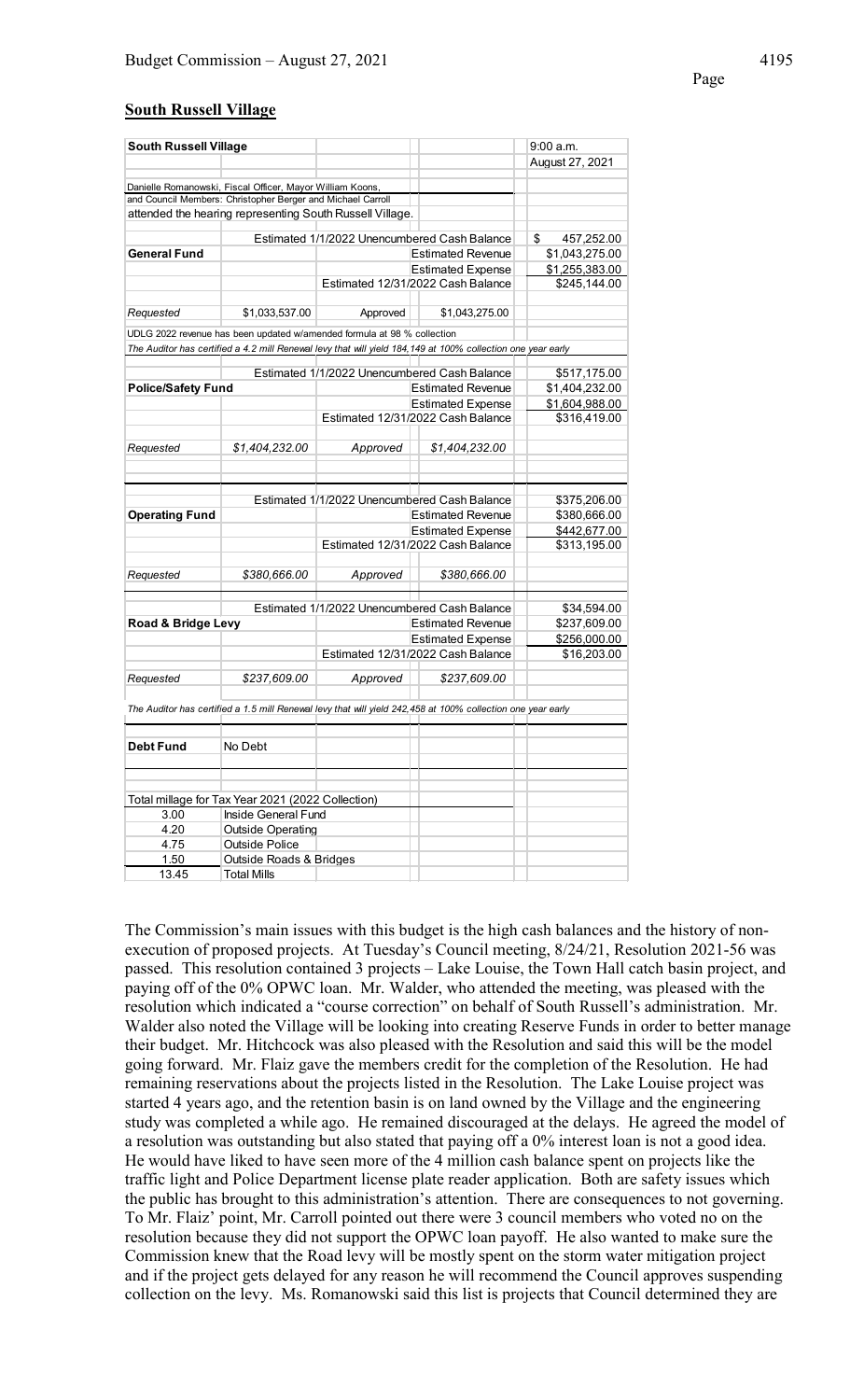South Russell Village continued:

able to complete by this time next year. This is not a comprehensive list. She is hoping there will be other projects they can add to this list as having been completed by this time next year.

Mr. Flaiz re-iterated the resolution is "outstanding" but hopes it is just a "baseline".

Motion made by James Flaiz, seconded by Charles E Walder, to approve the 2022 Tax Budget as presented with revenue and balances for South Russell Village totaling \$7,413,640.53

Voice vote: Three ayes. Motion carried

| <b>Geauga County Public Library</b> |                                                   |                                                                          |                                                               | $9:00$ a.m.                      |
|-------------------------------------|---------------------------------------------------|--------------------------------------------------------------------------|---------------------------------------------------------------|----------------------------------|
|                                     |                                                   |                                                                          |                                                               | 27-Aug-21                        |
|                                     |                                                   |                                                                          |                                                               |                                  |
|                                     | Lisa Havlin, Treasurer and Trustee Kate Pitrone   |                                                                          |                                                               |                                  |
|                                     |                                                   | and Kris Carroll attended the hearing representing Geauga Public Library |                                                               |                                  |
|                                     |                                                   |                                                                          | Estimated 1/1/2022 Unencumbered Cash Balance                  | \$<br>4,827,107.00               |
| <b>General Fund</b>                 |                                                   |                                                                          | <b>Estimated Revenue</b>                                      | \$8,955,072.86                   |
|                                     |                                                   |                                                                          | <b>Estimated Expense</b>                                      | \$9,191,300.00                   |
|                                     |                                                   |                                                                          | Estimated 12/31/2022 Cash Balance                             | \$4,590,879.86                   |
| Requested                           | \$8,473,546.00                                    | Approved                                                                 | \$8,955,072.86                                                |                                  |
|                                     |                                                   | 2022 PLF revenue has been updated at 98 % collection                     |                                                               |                                  |
|                                     |                                                   |                                                                          |                                                               |                                  |
|                                     |                                                   |                                                                          | Estimated 1/1/2022 Unencumbered Cash Balance                  |                                  |
| <b>Debt Service Fund</b>            |                                                   |                                                                          | <b>Estimated Revenue</b>                                      | \$1,282,550.00<br>\$1,425,518.00 |
|                                     |                                                   |                                                                          |                                                               |                                  |
|                                     |                                                   |                                                                          | <b>Estimated Expense</b><br>Estimated 12/31/2022 Cash Balance | \$1,399,725.00<br>\$1,308,343.00 |
|                                     |                                                   |                                                                          |                                                               |                                  |
| Requested                           | \$1,425,518.00                                    | Approved                                                                 | \$1,425,518.00                                                |                                  |
|                                     |                                                   |                                                                          |                                                               |                                  |
|                                     |                                                   |                                                                          |                                                               |                                  |
|                                     |                                                   |                                                                          |                                                               |                                  |
|                                     |                                                   |                                                                          | Estimated 1/1/2022 Unencumbered Cash Balance                  | \$3,159,196.00                   |
| <b>Building &amp; Repair Fund</b>   |                                                   |                                                                          | <b>Estimated Revenue</b>                                      | \$500,000.00                     |
|                                     |                                                   |                                                                          | <b>Estimated Expense</b>                                      | \$660,000.00                     |
|                                     |                                                   |                                                                          | Estimated 12/31/2022 Cash Balance                             | \$2,999,196.00                   |
|                                     |                                                   |                                                                          |                                                               |                                  |
| Requested                           | \$500,000.00                                      | Approved                                                                 | \$500,000.00                                                  | transfer from GF                 |
|                                     |                                                   |                                                                          |                                                               |                                  |
|                                     |                                                   |                                                                          | Estimated 1/1/2022 Unencumbered Cash Balance                  | \$5,778,802.00                   |
| <b>Capital Improvement Fund</b>     |                                                   |                                                                          | <b>Estimated Revenue</b>                                      | \$75,000.00                      |
|                                     |                                                   |                                                                          | <b>Estimated Expense</b>                                      | \$225,000.00                     |
|                                     |                                                   |                                                                          | Estimated 12/31/2022 Cash Balance                             | \$5,628,802.00                   |
|                                     |                                                   |                                                                          |                                                               |                                  |
| Requested                           | \$75,000.00                                       | Approved                                                                 | \$75,000.00                                                   |                                  |
|                                     |                                                   |                                                                          |                                                               |                                  |
|                                     | Total millage for Tax Year 2021 (2022 Collection) |                                                                          |                                                               |                                  |
| 2.00                                | <b>General Fund</b>                               |                                                                          |                                                               |                                  |
| 0.50                                | 2017 Bond Levy                                    |                                                                          |                                                               |                                  |
| 2.50                                | <b>Total Mills</b>                                |                                                                          |                                                               |                                  |

Mr. Walder shared that his concern with this budget was the 12.7 million in cash balances with listed expenses leaving more cash to accumulate in the coming year. He suggested the savings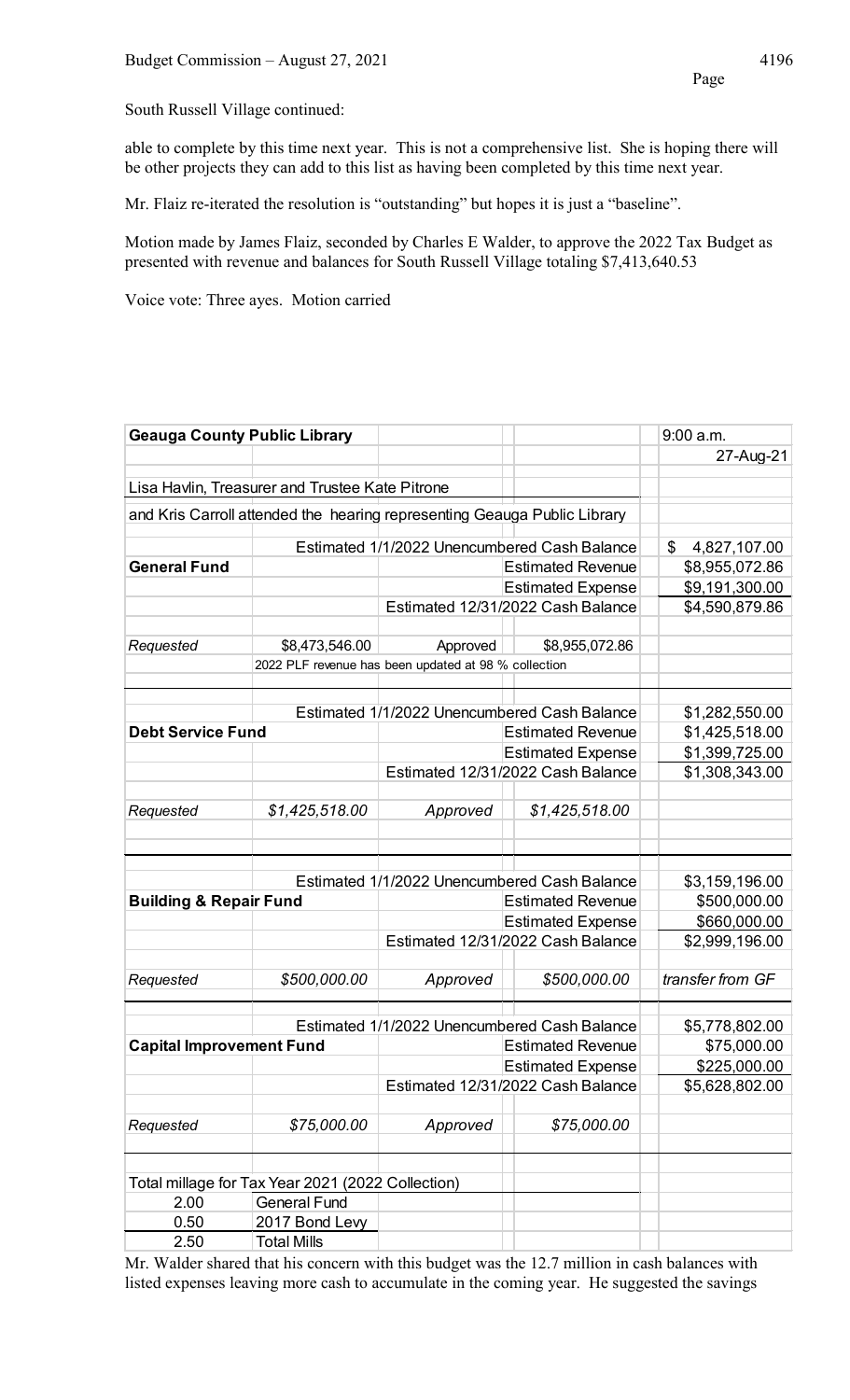Geauga Public Library continued:

experienced by the Library in the form of reduced labor costs due to COVID should be refunded back to the taxpayers. The levies the Library currently have are for Current Expenses or Operating costs. Ms. Havlin acknowledged that to be true. Mr. Walder went on to say that since both levies are termed continuous, the Commission has a special responsibility to test need on these levies. Ms. Havlin stated that the expenses of the library meet or exceed the revenues generated by the levies. It is the Public Library Funds from the state that they have been saving for capital projects such as the Chardon renovation. Mr. Walder said this is not how a public entity must handle funds. The budget must demonstrate need in order for funding to be justified. Mr. Walder remained confused as to why the Library Board did not question the small expense amounts. He continued that he felt perhaps the Library's philosophy and methodology is backwards. In public budgeting the projects are identified first and funding is determined as a result of the projects that have been identified. It appears the Library is operating in the reverse and collecting the funds before the projects have been identified and costs determined. Mr. Hitchcock asked the amount of the savings the library realized in 2020. Mr. Walder said it was about 687,000 by his calculation. Mr. Hitchcock then made a motion to suspend 600,000 of the Library's collection for collection year 2022. Mr. Flaiz seconded.

Voice vote: Two ayes. Motion carried. Mr. Walder voted no.

Mr. Walder exited the hearing at 10:13 a.m. and Ms. Jacob McClain stepped in as the alternate.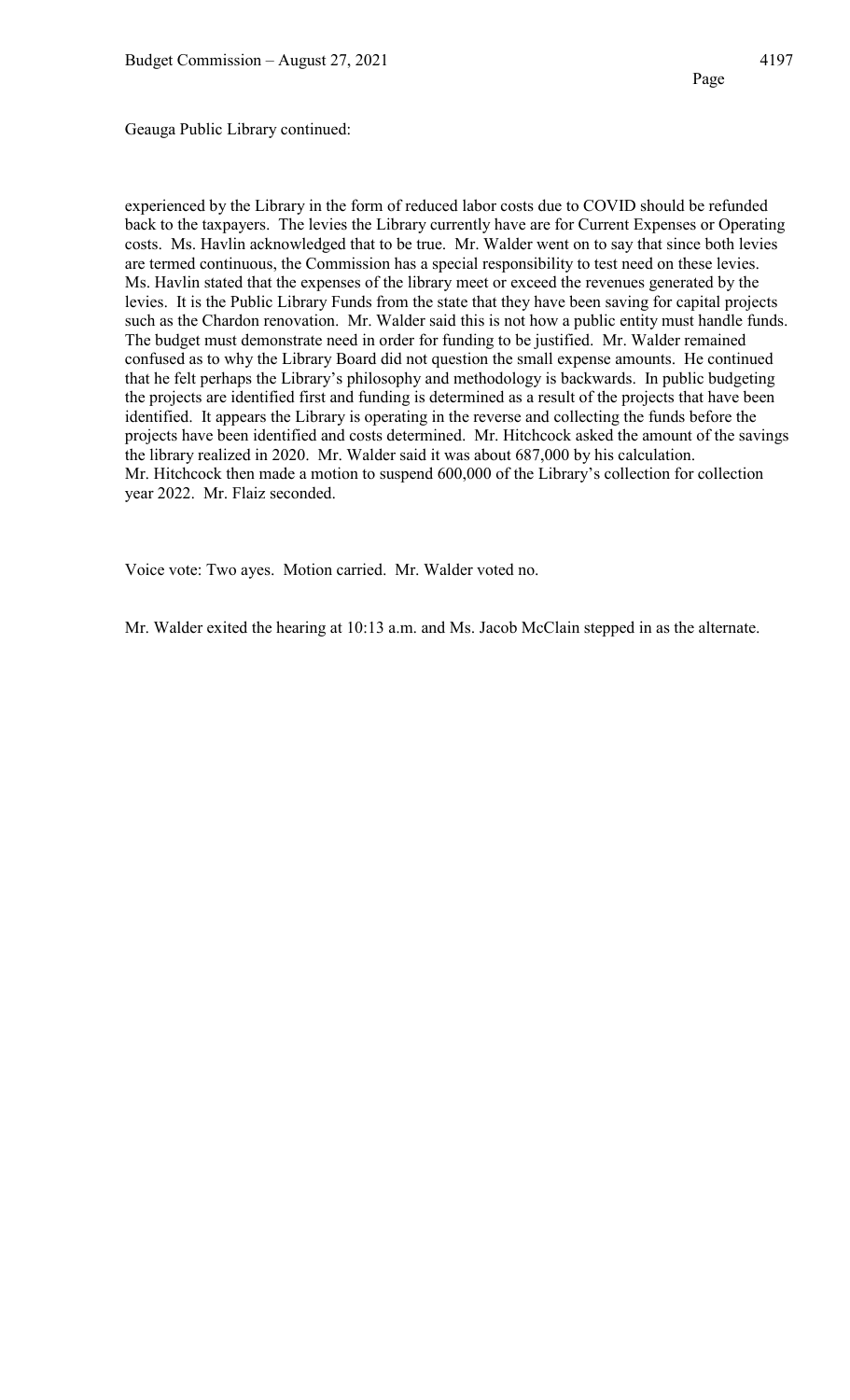| Page |  |
|------|--|
|      |  |

| <b>Russell Township</b>              |                                                                                                       |                                 |                                                                | 9:00 a.m.                                           |
|--------------------------------------|-------------------------------------------------------------------------------------------------------|---------------------------------|----------------------------------------------------------------|-----------------------------------------------------|
|                                      |                                                                                                       |                                 |                                                                | August 27, 2021                                     |
|                                      | Karen Walder, Fiscal Officer and Trustees Gary Gabram and Kristina Port                               |                                 |                                                                | attended the                                        |
|                                      | hearing representing Russell Township.                                                                |                                 |                                                                |                                                     |
|                                      |                                                                                                       |                                 |                                                                |                                                     |
|                                      |                                                                                                       |                                 | Estimated 1/1/2022 Unencumbered Cash Balance                   | \$<br>712,581.56                                    |
| <b>General Fund</b>                  |                                                                                                       |                                 | <b>Estimated Revenue</b>                                       | \$1,120,927.00                                      |
|                                      |                                                                                                       |                                 | *Estimated Expense                                             | \$1,573,542.13                                      |
|                                      |                                                                                                       |                                 | Estimated 12/31/2022 Cash Balance                              | \$259,966.43                                        |
| Requested                            | \$1,111,462.00                                                                                        | Approved                        | \$1,120,927.00                                                 |                                                     |
|                                      | * Exp includes Transfer-out of \$570,859.                                                             |                                 |                                                                |                                                     |
|                                      | UDLG 2022 revenue has been updated w/amended formula at 98 % collection                               |                                 |                                                                |                                                     |
|                                      |                                                                                                       |                                 | Estimated 1/1/2022 Unencumbered Cash Balance                   | \$437,638.61                                        |
| Road & Bridge                        |                                                                                                       |                                 | <b>Estimated Revenue</b>                                       | \$1,979,072.55                                      |
|                                      |                                                                                                       |                                 | *Estimated Expense                                             | \$2,099,730.22                                      |
|                                      |                                                                                                       |                                 | Estimated 12/31/2022 Cash Balance                              | \$316,980.94                                        |
|                                      |                                                                                                       |                                 |                                                                |                                                     |
| Requested                            | \$1,599,072.55                                                                                        | Approved                        | \$1,979,072.55                                                 |                                                     |
|                                      | Approved revenue includes Transfer in from GF of 365,000 & Gov Deals sale of assets 15,000.           |                                 |                                                                |                                                     |
| *Exp includes Transfer-out \$16,044. |                                                                                                       |                                 |                                                                |                                                     |
|                                      |                                                                                                       |                                 |                                                                |                                                     |
|                                      |                                                                                                       |                                 | Estimated 1/1/2022 Unencumbered Cash Balance                   | \$555,617.39                                        |
| <b>Fire Fund</b>                     |                                                                                                       |                                 | <b>Estimated Revenue</b>                                       | \$1,312,579.67                                      |
|                                      |                                                                                                       |                                 | *Estimated Expense                                             | \$1,384,765.38                                      |
|                                      |                                                                                                       |                                 | Estimated 12/31/2022 Cash Balance                              | \$483,431.68                                        |
|                                      |                                                                                                       |                                 |                                                                |                                                     |
| Requested                            | \$1,312,579.67<br>*Exp includes Transfer-out of \$49,452.                                             | Approved                        | \$1,312,579.67                                                 |                                                     |
|                                      | 8/19/21 Res 2021-24 was filed at BOE requesting removal of 1.19 add'l fire levy from Nov 2nd ballott. |                                 |                                                                |                                                     |
|                                      |                                                                                                       |                                 |                                                                |                                                     |
|                                      |                                                                                                       |                                 | Estimated 1/1/2022 Unencumbered Cash Balance                   | \$1,127,890.75                                      |
| <b>Police Fund</b>                   |                                                                                                       |                                 | <b>Estimated Revenue</b>                                       | \$2,037,504.15                                      |
|                                      |                                                                                                       |                                 | <b>Estimated Expense</b>                                       | \$2,328,339.53                                      |
|                                      |                                                                                                       |                                 | Estimated 12/31/2022 Cash Balance                              | \$837,055.37                                        |
|                                      |                                                                                                       |                                 |                                                                |                                                     |
| Requested                            | \$1,887,504.15                                                                                        | Approved                        | \$2,037,504.15                                                 |                                                     |
| Rev. Includes Trans-In \$150,000.00  |                                                                                                       | *Exp include Trans-out \$24,129 |                                                                |                                                     |
| <b>Special Road Fund</b>             |                                                                                                       |                                 |                                                                |                                                     |
|                                      |                                                                                                       |                                 | Estimated 1/1/2022 Unencumbered Cash Balance                   | \$17,974.77                                         |
|                                      |                                                                                                       |                                 | <b>Estimated Revenue</b>                                       | \$0.00                                              |
|                                      |                                                                                                       |                                 | *Estimated Expense                                             | \$17,974.77                                         |
|                                      |                                                                                                       |                                 | Estimated 12/31/2022 Cash Balance                              | \$0.00                                              |
|                                      |                                                                                                       |                                 |                                                                |                                                     |
| Requested                            | \$0.00                                                                                                | Approved                        | \$0.00                                                         |                                                     |
|                                      | All revenue now being placed in R&B Fund                                                              |                                 |                                                                |                                                     |
|                                      |                                                                                                       |                                 |                                                                |                                                     |
| <b>Debt Fund</b>                     | <b>Fire Station Bond</b>                                                                              |                                 |                                                                |                                                     |
|                                      |                                                                                                       |                                 | Estimated 1/1/2022 Unencumbered Cash Balance                   | \$186,805.94                                        |
|                                      |                                                                                                       |                                 | <b>Estimated Revenue</b>                                       | \$0.00                                              |
|                                      |                                                                                                       |                                 | *Estimated Expense                                             | \$186,805.94                                        |
|                                      |                                                                                                       |                                 | Estimated 12/31/2022 Cash Balance                              | \$0.00                                              |
| Requested                            | \$0.00                                                                                                | Approved                        | \$0.00                                                         |                                                     |
|                                      | Fire Station Bond - Refinanced 2012 - amortization on file with Auditor                               |                                 |                                                                |                                                     |
|                                      |                                                                                                       |                                 |                                                                |                                                     |
|                                      | Bond is to be paid off as of Dec 2022                                                                 |                                 |                                                                |                                                     |
|                                      |                                                                                                       |                                 |                                                                |                                                     |
|                                      | Total millage for Tax Year 2021 (2022 Collection)                                                     |                                 | *Expenses include Transfers out                                |                                                     |
| 3.00                                 | Inside General Fund<br>Inside Road & Bridge                                                           |                                 |                                                                | Reserve accounts will be included beginning in 2023 |
| 0.00<br>7.05                         | Outside Road & Bridge                                                                                 |                                 |                                                                |                                                     |
| 6.80                                 | <b>Outside Fire</b>                                                                                   |                                 |                                                                |                                                     |
| 9.45                                 | Outside Police                                                                                        |                                 |                                                                |                                                     |
| 0.13                                 | Outside Fire Bond                                                                                     |                                 | This millage will be recalculated when new Values are received |                                                     |
| 26.43                                | <b>Total Mills</b>                                                                                    |                                 |                                                                |                                                     |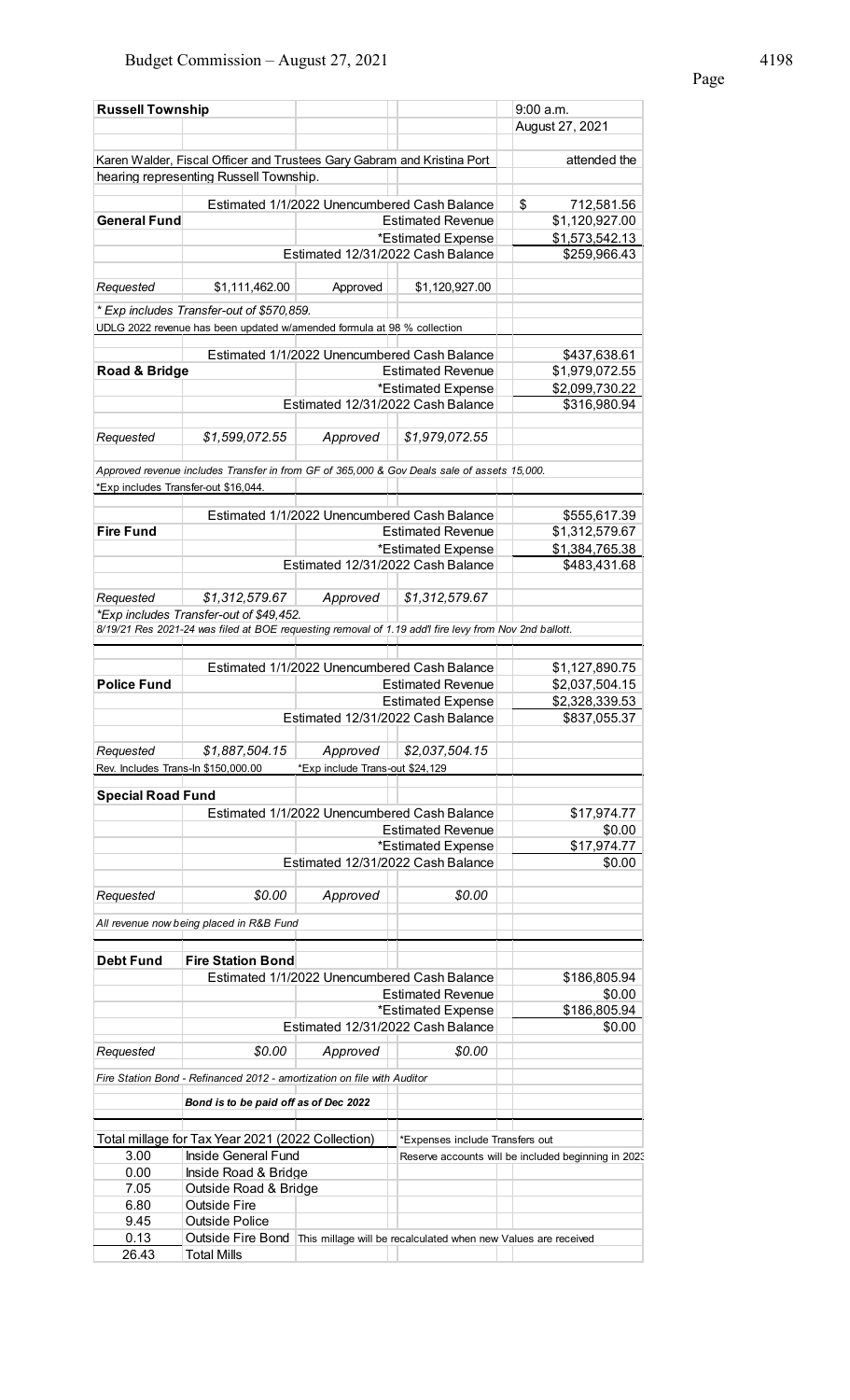Russell Township continued:

Ms. Port opened Russell Twp. special meeting.

Ms. Jacob McClain began with a PowerPoint presentation saying that the budget submission was fine except that it did not demonstrate need. The Board had taken actions at their recent meeting (8118/21) where they approved by resolution, the demolition of the Old Fire Station; anticipated completion Fall of 2021, also removed from expenses in the 2022 budget \$78,000 and \$147,000 previously earmarked for razing/remediating Old Fire Station and moving of Town Hall respectively as well as, transfer funds from the General Fund into Police Fund and Road & Bridge Fund (paving projects). The BOT also passed a resolution requesting the removal of the I. 19M additional fire levy from the ballot for the November 2021 general election. The BOT made great movement. Ms. Jacob McClain was genuinely impressed.

Mr. Hitchcock believes by going through this process, these types of problems will not be experienced next year. The key was providing evidence that monies will be spent. Mr. Flaiz also echoed the strides made by the BOT. He believes it's a two-part process, 1) listening to the Fiscal Officer and utilize them as a resource and 2) making certain to follow-through on what has been outlined.

Motion made by James Flaiz, seconded by Kate Jacob-McClain, to approve the 2022 Tax Budget as presented with revenue and balances for Russell Township totaling \$10,770,560.18

Voice vote: Three ayes. Motion carried

Russell Twp. adjourned their special meeting.

PowerPoint Slides from the 8/27/2021 Budget Hearing attached for reference.

Being no further business to conduct it was moved by C.P. Hitchcock to adjourn the special meeting at 10:20 a.m.

Respectfully submitted,

Charles E. Walder, Auditor Secretary/Budget Commission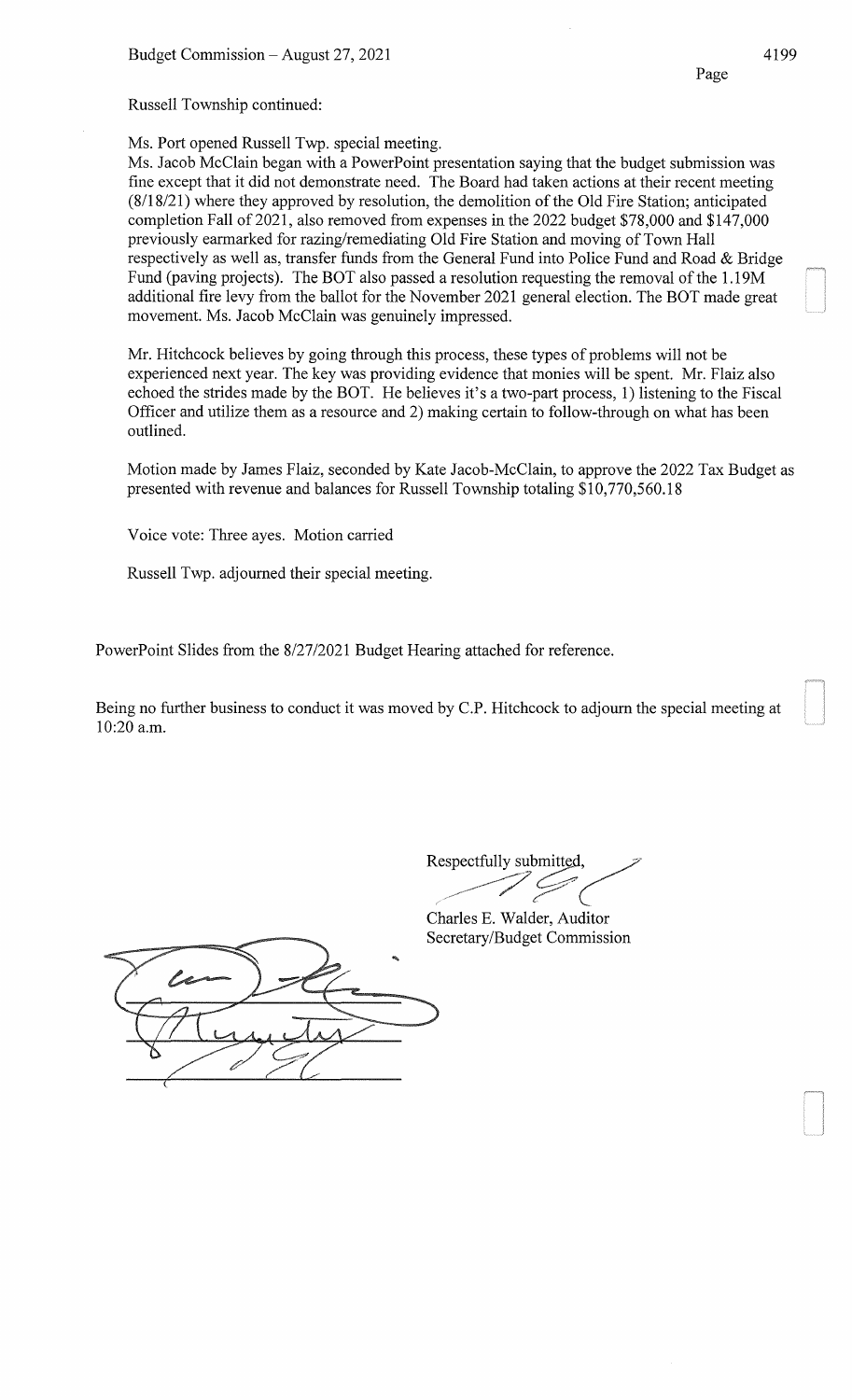# **2022 Annual Budget Hearing Summary (Auditor Notes - Continuation)**

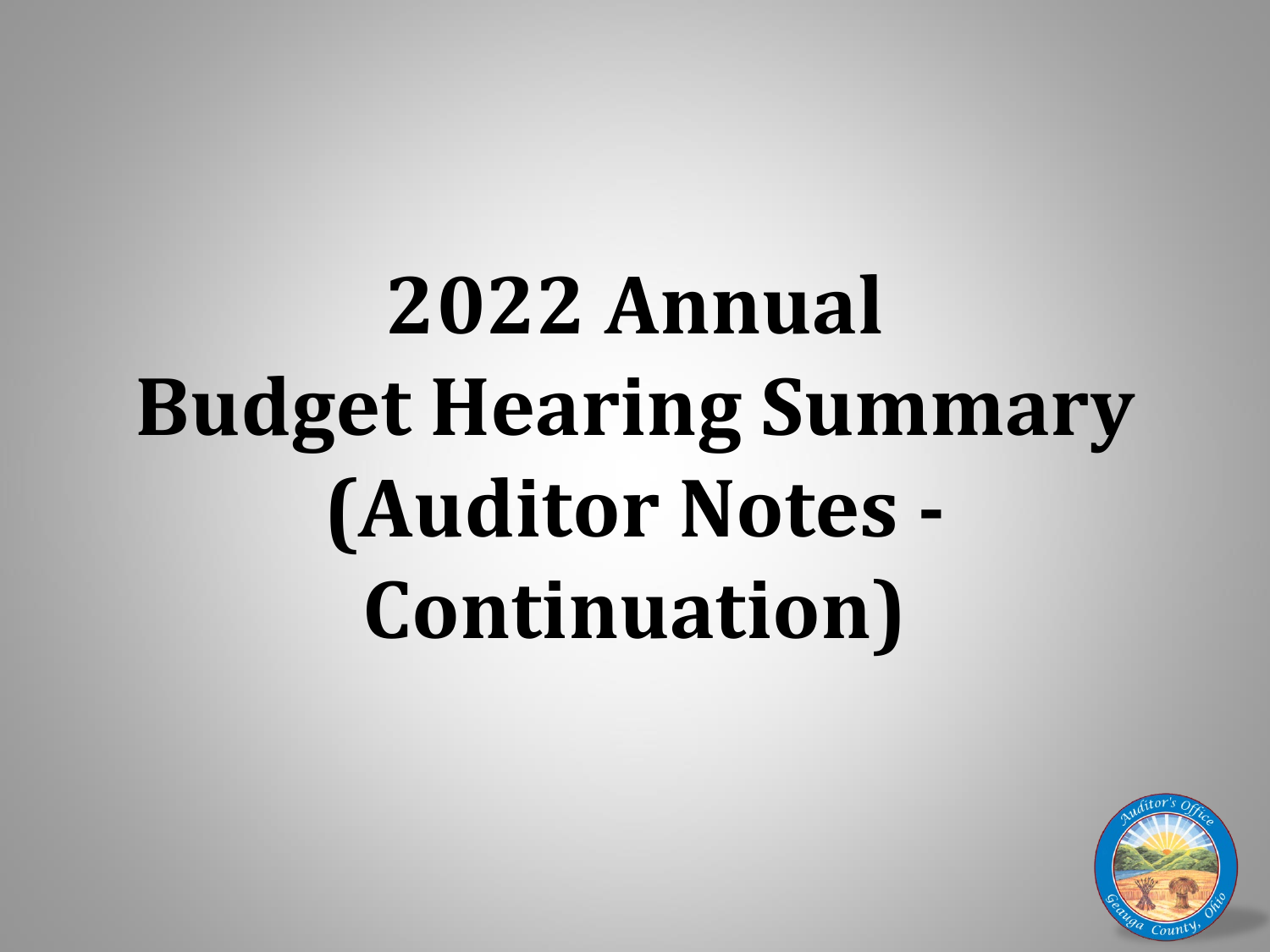# **Auburn Township**

 $\checkmark$  Action:

Corrected Fire Fund clerical error.

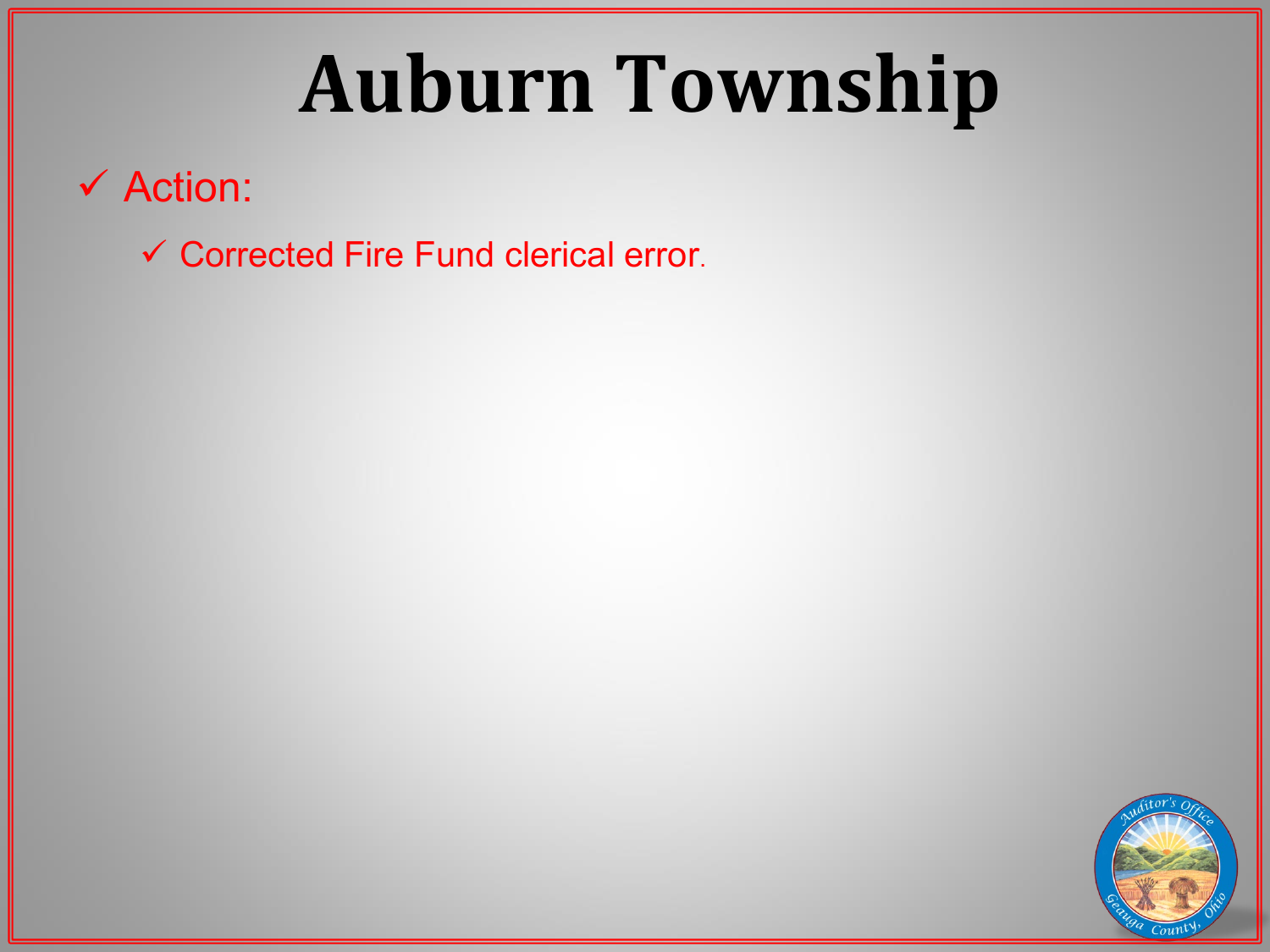# **South Russell Village**

# $\checkmark$  Review:

 $\checkmark$  Issue with non-execution of projects resulting in high cash balances.

# $\checkmark$  Actions taken:

- $\checkmark$  Resolution 2021-56.
	- $\checkmark$  2022 Lake Louise Bridge project @ \$263.5k.
	- $\checkmark$  2022 Village Hall detention basin @ \$480k.
	- $\checkmark$  2022 Pay-off of 0% OPWC loan @ \$150.6k.
	- $\checkmark$  Acknowledging Budget Commission concerns.
	- $\checkmark$  High cash balance with lack of project progress.

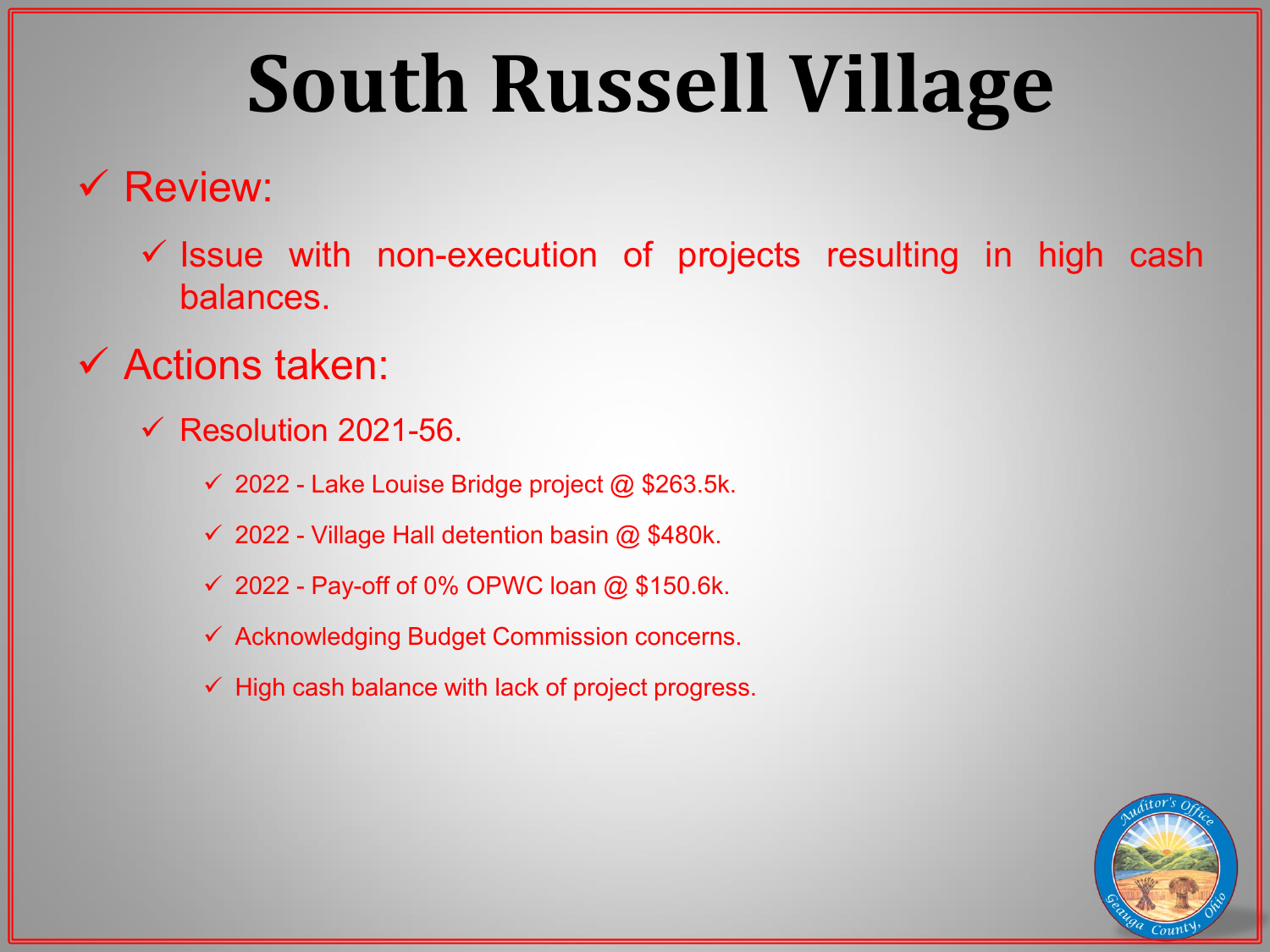# **Geauga Library**

# $\checkmark$  Review:

- Ending cash balance 2022 = **\$12.7m** (\$4.1m[GF] + \$3m[B&R] + \$5.6m[Cap]).
- Total Disbursements 2022 = **\$10m** (\$9.19m[GF] + \$660k[B&R] + \$225k[Cap]).
- "Saving Money".
- $\checkmark$  2020 & 2021 show COVID related reduction of expenses over 2019 = **\$1.2m** (\$681k + \$563k).
- BC asked Library to consider returning operational savings experienced during COVID.

# Current LEVIES:

- $\checkmark$  Current Expense, 1 mill continuing, 2010.
- $\checkmark$  Current Expense, 1 mill continuing, 2017.

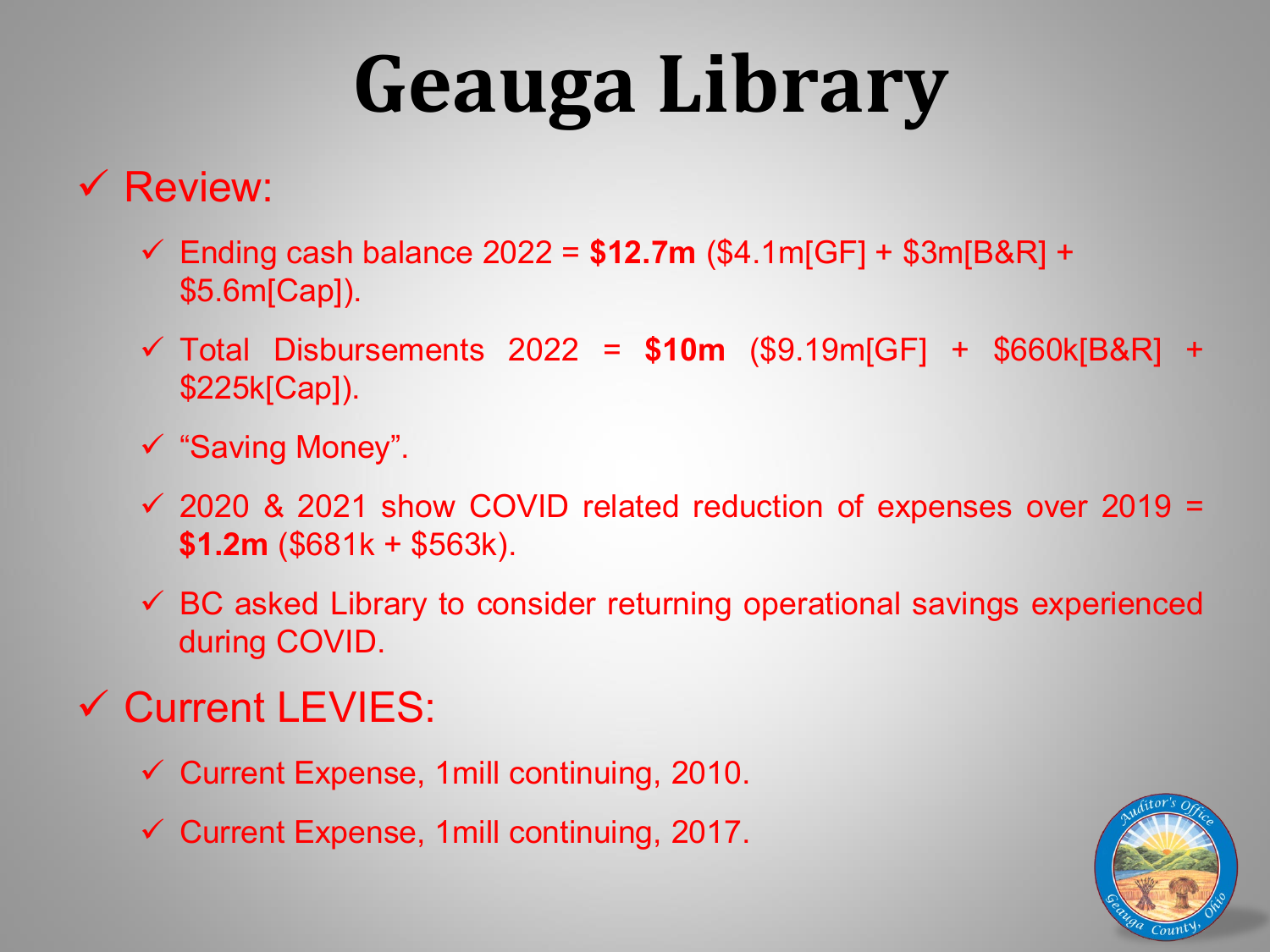# **Geauga Library**

# $\checkmark$  Positives:

- $\checkmark$  Library Treasurer is open and has communicated understanding of the BC's viewpoint.
- $\checkmark$  Treasurer is considering Reserve Accounts to accumulate funds for capital projects.
- $\checkmark$  Treasurer appears willing to work towards satisfying the BC concerns.

# $\checkmark$  Negatives:

- $\checkmark$  Library Board has not invested in understanding the Budgeting process but rather has wholesale dismissed the BC's concerns.
- $\checkmark$  Not a single question was asked by the Library Board of their Budget prior to approving.
- $\checkmark$  The order of funding vs. project definition/identification is backwards.
- $\checkmark$  \$3m balance in the B&R Fund with \$660k of 2022 disbursements.

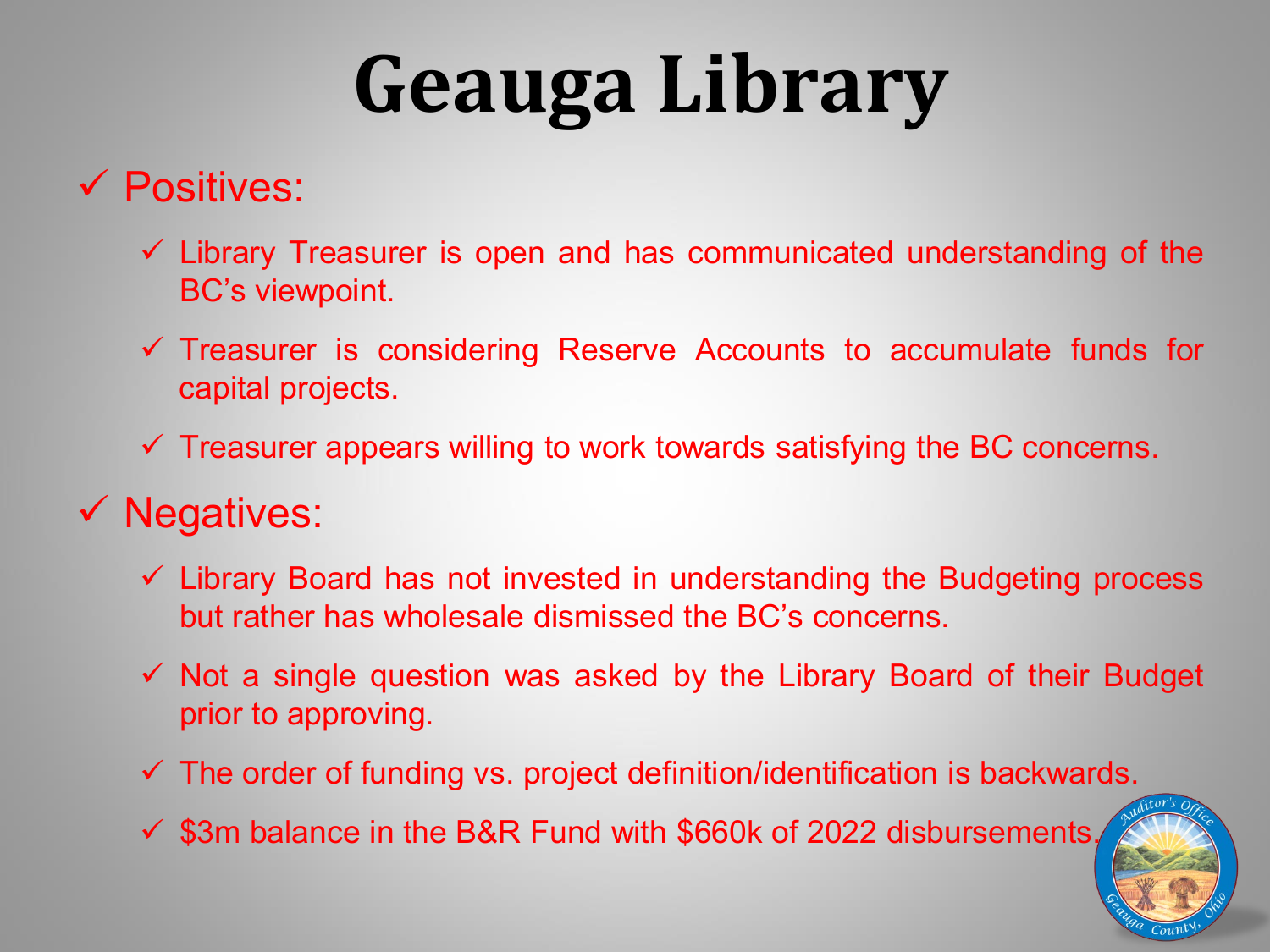# **Geauga Library**

# Considerations:

- $\checkmark$  Newly appointed Executive Director.
- $\checkmark$  Indication of near term re-consideration.